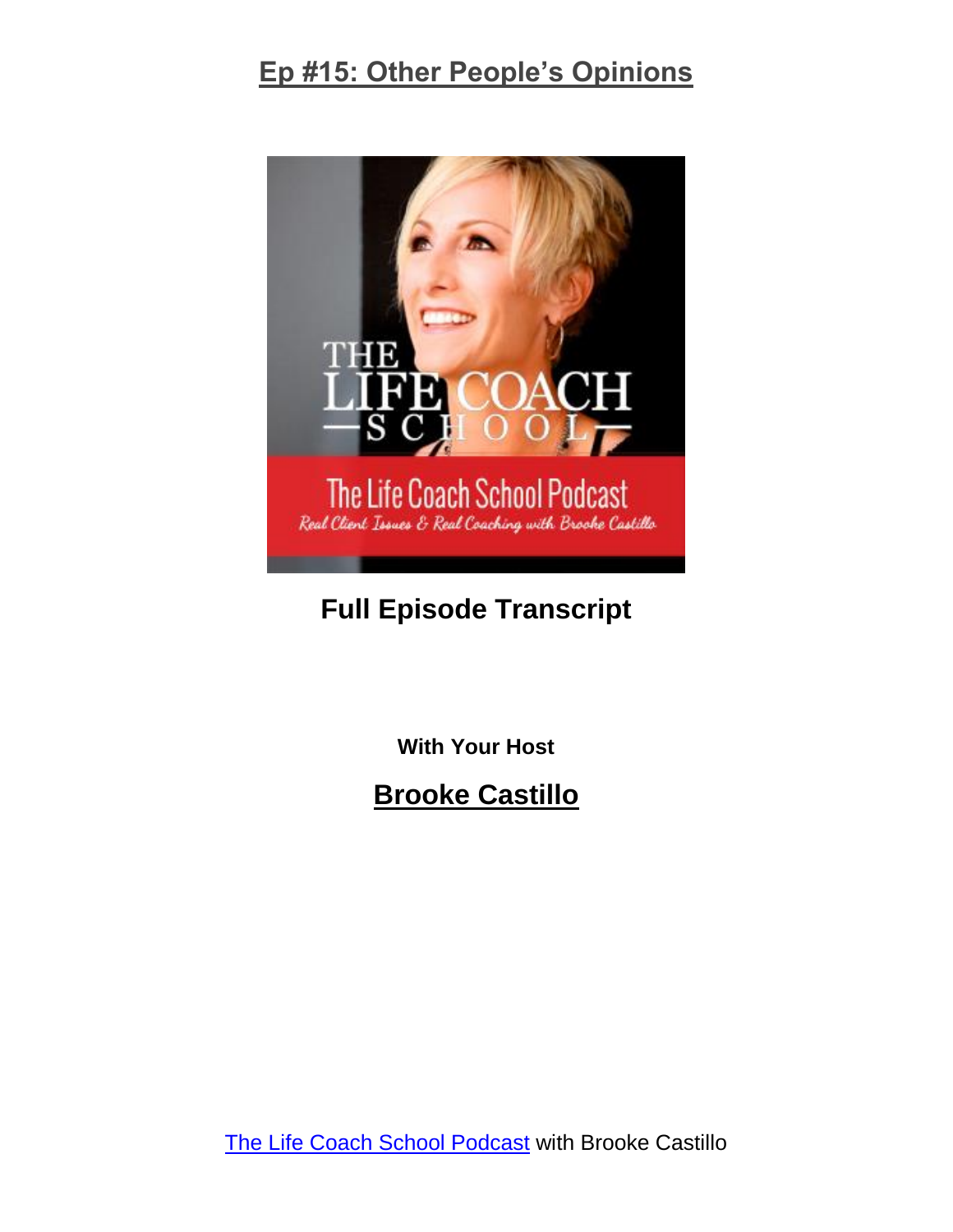Welcome to The Life Coach School podcast, where it's all about real clients, real problems and real coaching. And now your host, Master Coach Instructor, Brooke Castillo.

Hi everybody, what's up? Welcome. I am so happy that you are here. You have no idea you guys how amazing it is to have embarked on this podcasting adventure. It has just been amazing. I have loved hearing from all of you. One of the cool things I think about the podcast for me so far is I've always done a blog and I've written a blog for many, many years. One of the things that I didn't do though on my blog was accept comments. I couldn't actually in the very beginning figure out how to handle the spam, so I just stopped taking comments at all and I haven't taken any comments since, but now with the podcast I'm taking comments. I found a way to filter out the spam and it has been really cool to talk to you all in those comments and hear your questions and hear how you are applying the podcast.

If any of you are interested in chatting with me more, come on over to the blog. It is at the lifecoachschool.com and depending on which episode you are listening to, it is always just forward slash the number of the episode. This is episode 15 so you would go to the lifecoachschool.com/15. There you can ask me anything. Chat with me about anything and make any comments and I will answer every single one of your comments. Now one of the comments that I did get was from a listener and also a student asking me to talk about the concept of other people's opinions.

We spend so much of our life trying to control people's opinions of us. If you really take the time to think about how much time you spend thinking "What will they think of me? Will they like what I'm wearing? Did I say that right? Should I try that? What will people think if I try that?" Lot of people, "Should I become a life coach? People are going to wonder what the heck that even is. What will my mother think? What will my husband think? What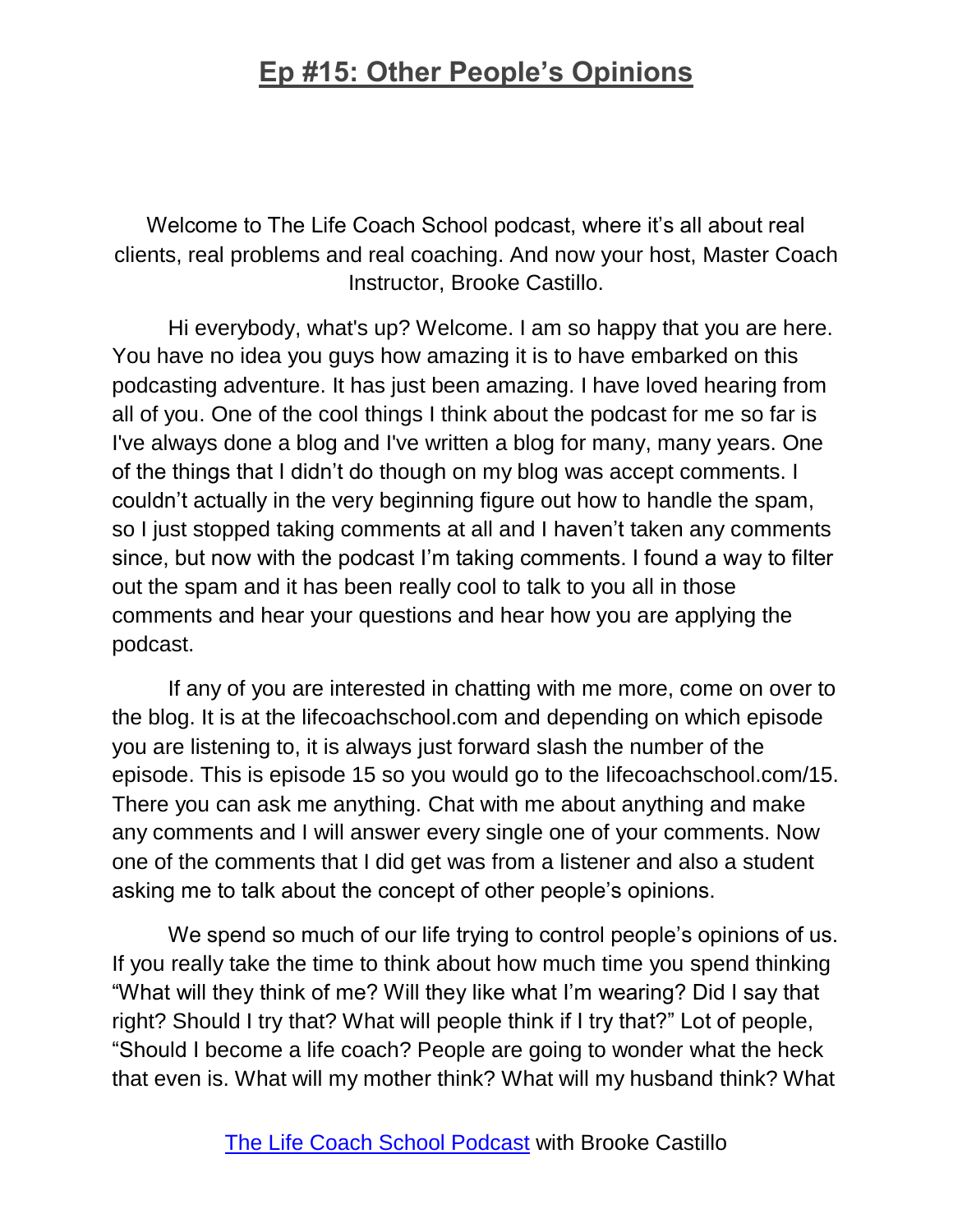will everybody think?" This generalized concept of everybody out there. It is usually a mother most of us are referring to or our friends.

I've seen people just twist themselves into a life that they don't even want because of their idea of what other people will think and that's really, really important to remember is that so much of what we do to control other people's opinions, first of all it is not controlling their opinion. You can't control other people's minds; I want you to really think about that because it is something we forget a lot. We think we can control whether people like us or don't like us or think we are cool or think we are pretty or think we are smart or think we are successful. A lot of us spend a lot of time pretending and lying to people because we want them to have a certain opinion of us but even if you do all that you still can't control their opinion of you, so that's just good to know.

Not only that, when you are going through your life twisting and turning yourself and taking action or not taking action to control someone else's opinion you are only controlling your thoughts about their opinion. You never really know what someone is thinking. They can tell you that they think you are awesome but you don't really know what they are really thinking. The truth is it is none of your business. That's what we are going to talk about today. Are you excited? It is good to tell you it is none of your business. It will really help you to release that because what other people think is based on other people.

I have this concept that I call the constant. You are the constant in your life and I want you to imagine that you are walking into a party and there are let's say 10 people at this party and they are excited to see you right? You go there and these ten people hear you talking and you are chatting and you are telling stories. Now if their opinion of you was based on you and what you said and what you did, then all ten of those people would have the exact same opinion of you because you are the constant. You showed up. You said the exact same thing to all the people. You are telling a story to all of them. You are wearing the same thing. They all can see it. You look the same. You act the same to every single person.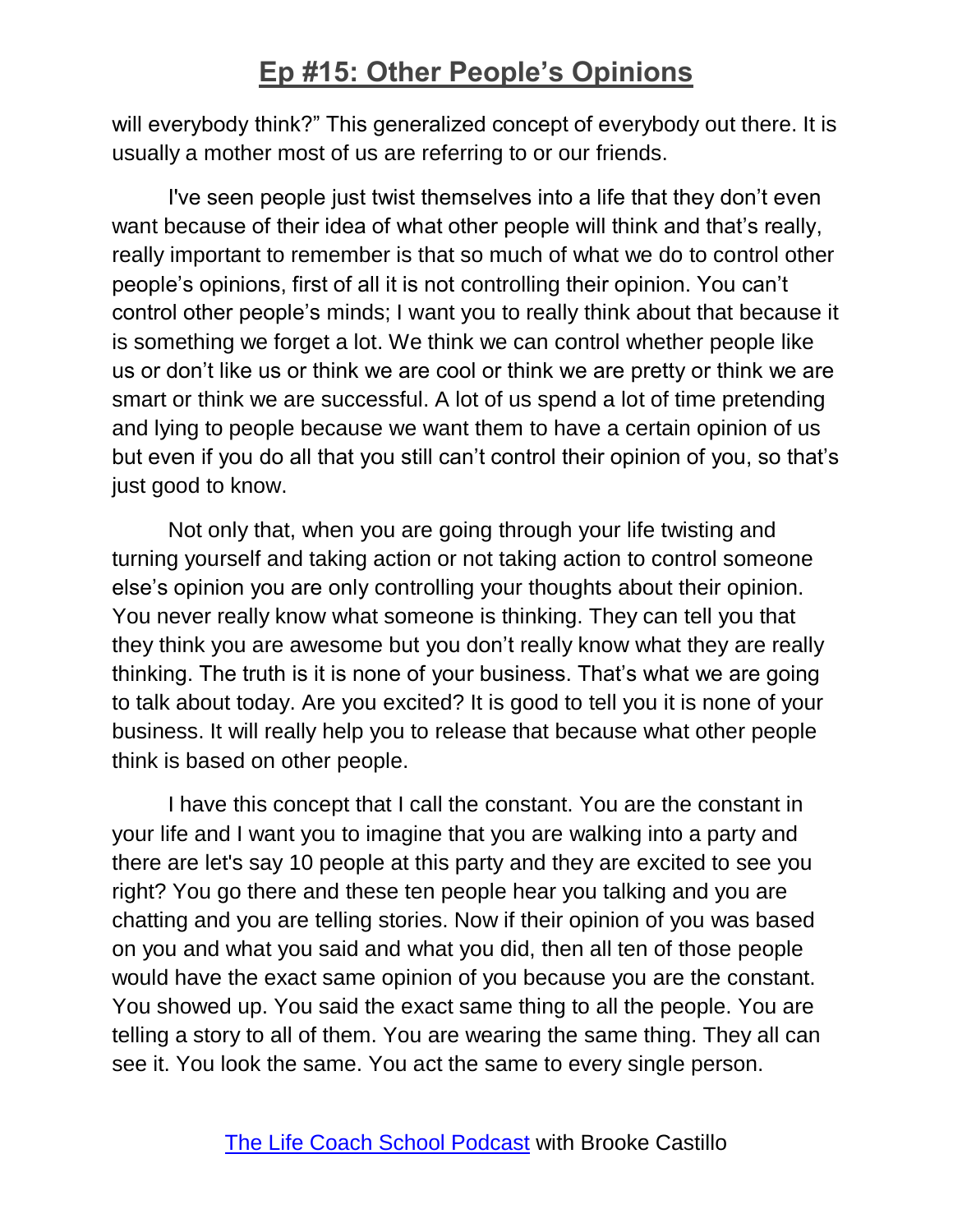Now if you were the one controlling the opinion of how they thought about you, they would all have the same exact opinion but they don't, do they? They have 10 different opinions of you because their opinion of you is based on them. You may look like their third grade teacher. They may hate you the minute you walk in the door because you look like their third grade teacher who was really mean to them and they are never going to get past it. You may remind them of their mother-in-law. Nothing you can do about that. They may hate what you are wearing. It is just not their style. Nothing you can do about that. They may love what you are wearing. They may remind you of their best friend.

They may think you are fantastic because you have the same shoes they do. They may like you because you are like them. You don't know why people like you and you don't know why people don't like you. In fact, you can't possibly understand everything that has happened in their life, what's going on in their brain, their preferences is going to determine whether they like you or not. When you try and act in a way and be a certain way, so someone will like you what happens is you don't even show up as yourself. You show up as some version of yourself that's trying to please other people; that's trying to be cool. That's trying to act cool.

I see this with my teenagers all the time but the truth is we all do it right? We want to show up friendly and happy and interested and whether that's really what's true for us or not is what we need to identify because here is the thing. If you show up as a version of yourself that you think someone will like, even if they love you because they don't even know the real you because you are acting in a way that you think would be pleasing to them, so they like this version of you that isn't even you. A long time ago I decided I'm going to start showing up as myself. That's no small task for someone like me because I'm pretty loud, I'm pretty bold. I say what's on my mind.

I have opinions. I like to dress a certain way, I like to be a certain way. I like to embrace the things I love. I don't like to pretend that I don't love the things that I love. I decided if I just started showing up and telling the truth and being who I'm and I stop trying to hide the parts of me I didn't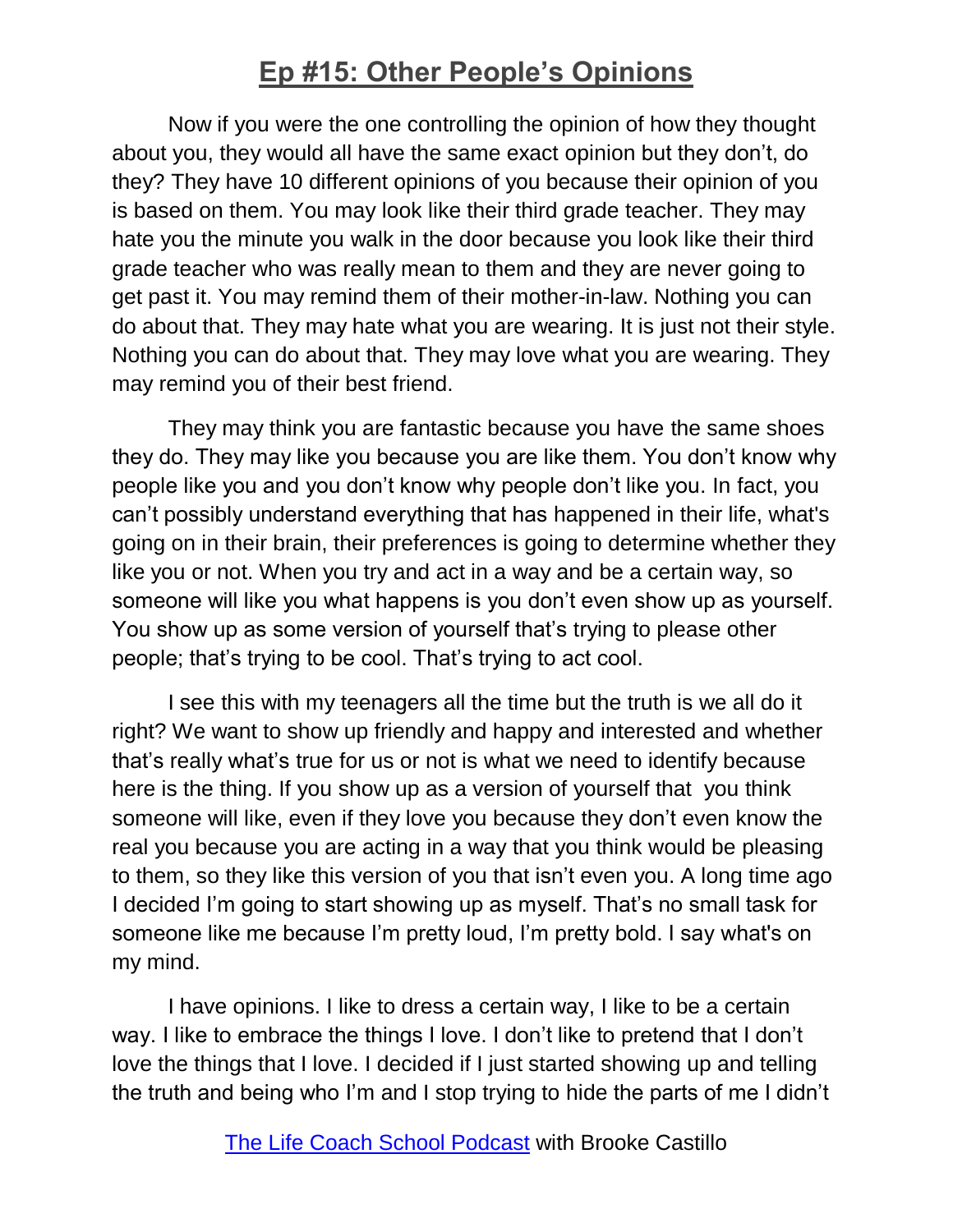like and I stop trying to pretend to be someone I wasn't, that I could just be myself and the people that were my people that were mentor like me would and I wouldn't have to have so much anxiety about who, how am I supposed to act. I would just show up. This is who I am. This is how I'm meant to be. This is how I was made and I hope you like it.

If you don't like it then no harm done. I'm not for everybody. I love the Pinterest pin that says you could be juiciest peach in the world but there's always going to be someone that doesn't like peaches. It is not the peach's fault right? It's just their preferences for peaches. That has really honestly changed my life because what's happened is there have been people that haven't liked me but those aren't my people but they are people that have liked me have really been my people. They are people that I totally dig, people I love being with; people that I really appreciate and love me and the best part about all of that is the only thing I have to do is just be myself and people like it. My people like it.

I love being around people that can be themselves around me and I just like it. It is like we can all just relax. When I'm around people that don't prefer my personality or don't like me or whatever that's fine too. I give them permission not to like me in my own mind. I will tell you what. That has been a game changer. First understanding this concept of the constant and knowing that I really can't be the one that decides whether someone likes me or not. It is not up to me. It is up to them and their experience and their life and their preference. That set me free.

The second thing that really set me free was giving people permission to judge me and giving permission not to like me because the truth is don't like everybody and I don't everything everyone does. I have my own judgments and although I work on that because it feels better to me to like people than to not like them, the truth is that I do have preferences just like everybody does. That's okay. If you don't like peaches; it is okay. It doesn't mean that anything is wrong with the peach. If you don't like me, that's okay. It doesn't mean there is anything wrong with me. That really has set me free because then if doesn't like me or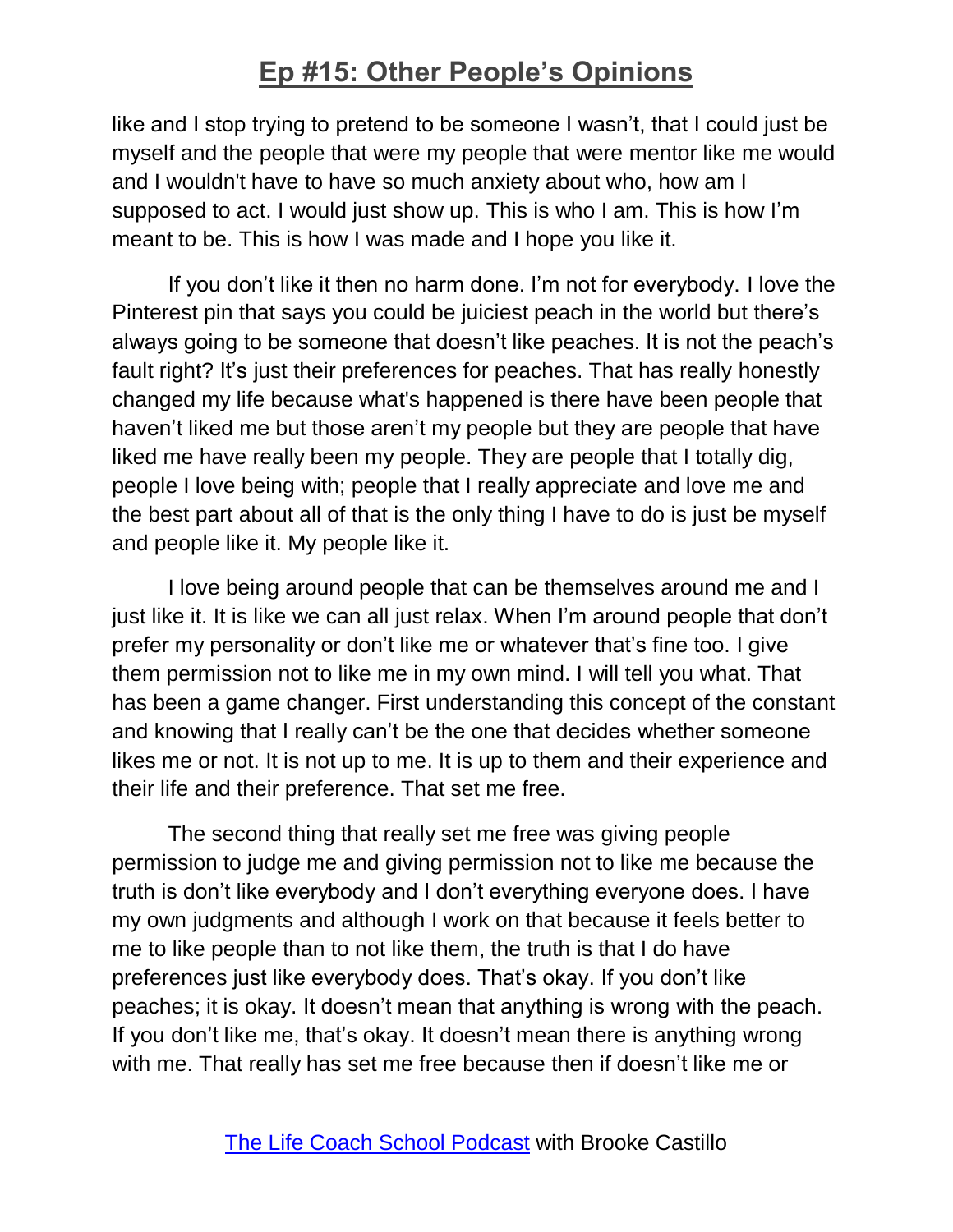someone doesn't want to hang out with me, I don't get all needy and creepy. Do you know what I'm talking about? I know you do.

I've spent so much time before I really did this work on myself like trying to get people who didn't like me to like me and you act needy and creepy when you do that. Let me just tell you. I would like chase people down in my mind and like "Hi" and act a crazy person. Trying to get people that I didn't even really enjoy their company either but I was just determined to bring them over. You've got to like me. What I did of course was have them totally turn the other way because I was acting needy and creepy and weird. I know you guys know what I'm talking about. It's like when you are younger some of us when we are older and I haven't experienced this for a while because I've been married for so long but when I used to date and someone were to break up with me.

Even if I kind of wanted to break up with everyone, I will be like, "Oh hell no. You are not breaking up with me. I'm the one that does the breaking up." then I would turn into a stalker and a crazy person and I'd be like calling them and so don't do that. It is ill advised right. If somebody isn't in to you, if somebody doesn't want to be your friend that's okay. If they want to judge you for what you are wearing or for what you do for a living, it is okay. I have a member of my family who thinks that Life Coaching is this ridiculous thing that he has ever heard of and that's okay. I actually now am very entertained by it because he doesn't even really understand what I do and that's okay and he has an opinion and a story about it.

I don't even try to convince him otherwise. I just kind of enjoy his perception of me. Wow, such a better place to be than caught up in trying to change everybody and what they think about me and how that match how I think about me. Here is the truth. It is funny because sometimes people don't like me and sometimes I don't like me. I feel like we are more in agreement. Sometimes I'm like I get it. I totally understand why that person doesn't like me because I have to work on liking myself a lot of the time too. There you go. Give people permission to judge you. Give people permission to have their opinion of you. Give people permission not to like you and notice how you will bloom.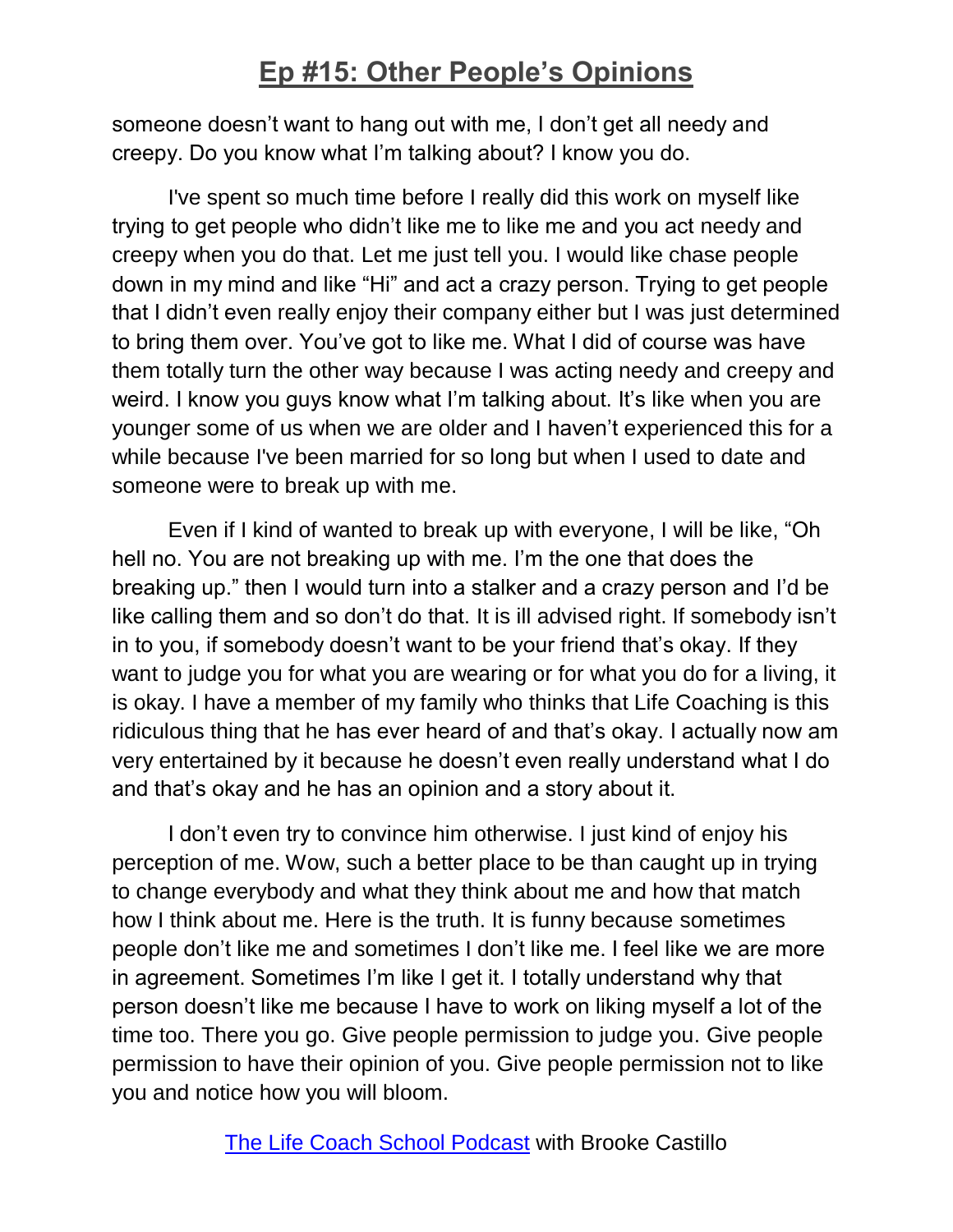The reason why we don't want people not to like us is because of what we make it mean. Let's talk about that for a second. What does it mean when someone doesn't like you? What we are tempted to make it mean is that we are unlikable. If this person doesn't like me then I must be unlikable. Remember whether someone likes you or not has nothing to do with you. Whether someone likes a peach or not has nothing to do with the peach. It has to do with their desire and their opinion. If you think about it like how are people's opinions formed, have you ever had anybody that when you first met them, you didn't like them. You were like "Ewe."

I had one of best friends I felt that way about. When I first met her I was like "Really?" Then I ended up like really loving her but it was my opinion based on my history and based on my preferences and based on my story about my first impression that determined whether I liked her or not. You need to remember that about other people right. Whether they like you or not has an opinion that's based on so many things you have no idea about. You can't control and you will exhaust yourself trying to. Remember that, oh whether they like peaches or not is not something I can really control. Whether they like me or not is not something I can really control.

I can just relax and be the best peach I can be, show up the best way I can and know that some people aren't going to like it and that's okay. It doesn't mean that I'm not amazing. That's amazing to do for yourself. Now, one of the things that is the most frightening I would say for many of us is criticism. I will do this work with students and they will say, "Okay and I can let not like me. I can let people prefer someone else but I don't want them criticizing me. I don't want to put myself in a position where they are going to "hurt me." Here is the truth.

Man, when you become an entrepreneur, when you are a life coach, when you are a weight loss coach, when you are putting yourself out there and creating content and putting out your ideas and writing books and creating programs and creating products, you are putting out material on yourself to be criticized. That's just the way it is. It is like open ground. If any of have sold anything on Amazon it is like a free for all. "Hey, if you hate me if you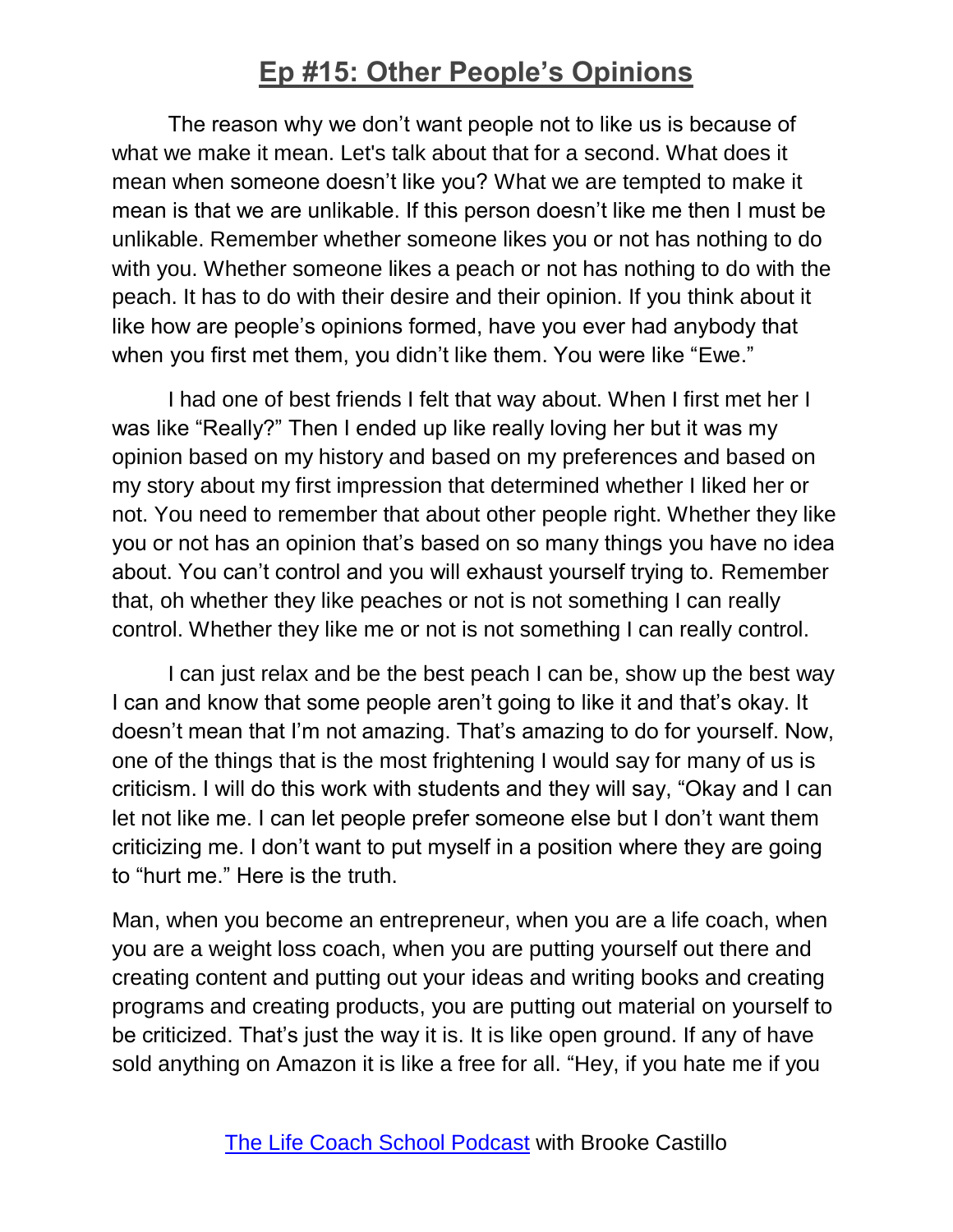hate my book, if you hate my material feel free to write about it publicly for millions of people to read." That's what we are signing up for right?

You put out a YouTube video, you put out a podcast, you put out anything, people are able to and as they should be able to, not like you. Not like what you are doing. Not like you are material and they are welcome to verbalize that. I have way too many students, way too many coaches that I work with that are unwilling to put themselves in the "line of fire" for criticism because they are terrified of it. Let's talk about that for a minute. What is it about criticism that is so devastating for some of us? What is criticism? It is basically somebody having an opinion of you. I have had people write reviews on my book that clearly haven't even read my book.

When I first wrote my book, If I'm So Smart Why Can't I Lose Weight, when I first wrote that book many years ago somebody made a comment that they were very frustrated that I didn't talk about diabetes in that book because that was their issue. Their issue was diabetes and they wanted to learn more about it. Clearly, my book was on emotional overeating and I'm not a doctor and I have no expertise in diabetes that will not be something that I would talk about in my book but it still bothered me that they criticized me and gave me low stars because I didn't include diabetes bugged me.

I had to really do some work on it. I had to really think about "Wow, how could I have made this better for this person?" Now that stuff will make him nuts. It will make you absolutely nuts because you cannot please everybody. People are going to not like stuff you do. They may not say it and you may not put yourself in a position where they can say it publicly but if you can handle it privately, if you can handle it in your own mind then you can handle it anywhere. If you can handle criticism, if you can handle people not liking you, your life will explode. What you will be willing to do, the chances you will be willing to take will explode in your life.

Your options will become so much more if you are willing to be criticized. That's really what I'm encouraging you to do here. I know that it sounds amazingly stupid. Hey let's get up and get criticized today but really that's what I'm encouraging you to do. Be willing to put yourself out there enough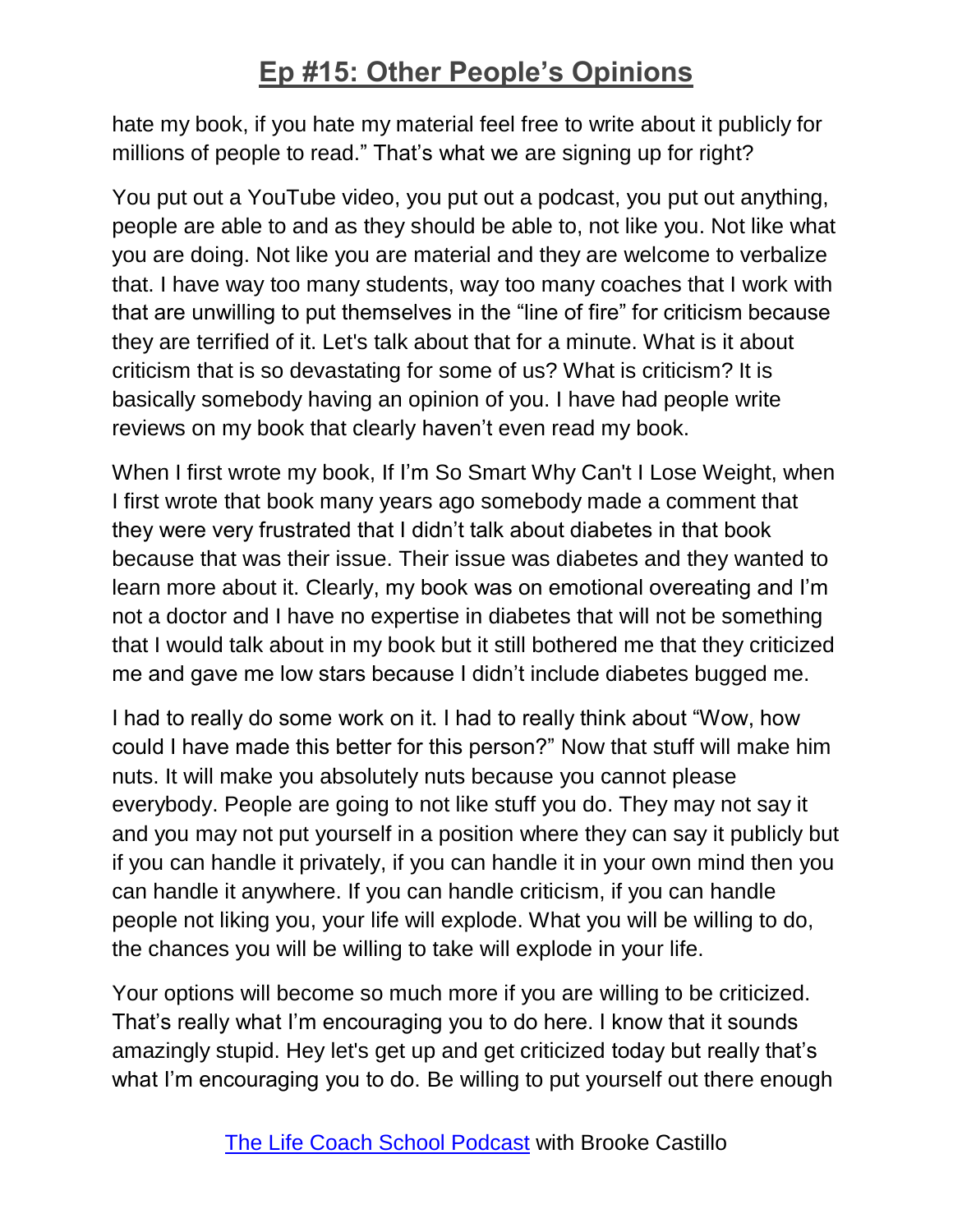so people do have an opinion of you. People can either like you or not like you. You look at the people that are the most successful; there are a lot of haters. A lot. It doesn't matter how amazing the person is, it doesn't matter what they have done in the world, there is haters. The more people that know about you, the more you stand for something, the more haters you are going to have.

If you can allow space for that in your life, then what happens is the people, it is kind of like the work that I did on myself when I started showing up. More people had opinions, stronger opinions about who I was but also and some of them are negative but also so many more of them were positive. I was able to really find my people because I was showing up. That's a beautiful thing. It is a really beautiful thing. Let's talk just a little bit about criticism. If someone is to write something about you or someone is to say something to someone else. "Did you know that Sally said that you are rude to your husband? Or "Did you know that Janice said that your book had a lot of typos in it and it was very unprofessional?"

These kinds of things happen all the time and they can devastate us right, because we make them mean something. That's the key. Criticism in and off itself is not painful. It is when somebody criticizes us and we take it on and we believe it and we make it mean something about ourselves. Now I will use this example and I know I've used it in this podcast before but if someone is to say to you "I hate your blue hair" you don't really get devastated by it because you know you don't have blue hair, most of don't have blue hair. If you have blue hair then change the color to blond or something, but if someone makes a criticism towards you and it is something that you know is not true for yourself then it just kind of washes over you.

It is when someone criticizes you and there is part of you that believes it that it gets to you. If someone criticizes you and you make it mean, you make their opinion mean something about you, that's when you get into the trouble. That's when you start really hiding and getting away from that criticism because you don't want to expose yourself to that. The reason you don't want to expose yourself to it is because of what you are making it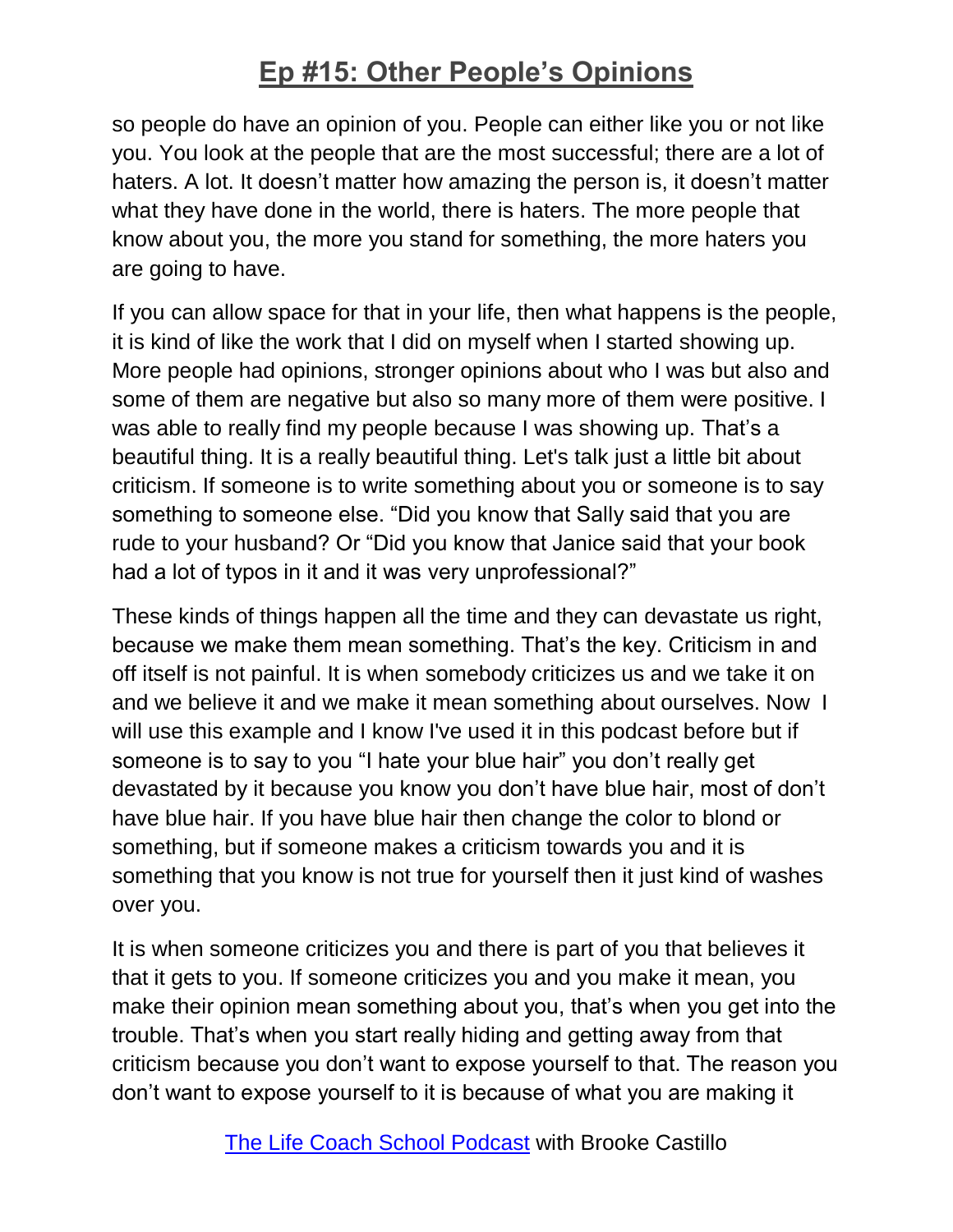mean. That's really good to know. You are the one causing all your pain, not the people that are criticizing you but you believing it, taking it on and making it mean something. If you can allow people to criticize you and allow them to have opinions of you and allow them to judge you and not make it mean something about you and not make it mean stop and don't do anymore. Not make it mean that you are unworthy or incapable or not good enough, then it can actually have the opposite effect.

People are paying attention. People are taking the time to write something about me. This is really an indicator that I'm standing for something. I've said something that's a little bit controversial. That means that I'm showing up. I'm not just being vanilla bland. I'm being myself and not everyone is going to like me and that's okay. I really want to encourage you to gather up some criticisms and see how you react to them. The other way that a lot of us deal with criticism is first of all we hide and then we don't show up as much because we feel like we can't handle the criticism when really we just can't handle our interpretation of the criticism.

The other thing we do is we lash back. We say, "Oh if you are going to criticize me, then I'm going to criticize you. Now I'm going to attack you." Then you've created this resisting situation where you are judging someone and you are looking for the bad in them and it is like you are trying to annihilate the source which is completely unnecessary. It is okay for someone to have an opinion of you based on their life, based on their experience, based on what they know about you. A lot of people that criticize you, don't even know you, right. They just know a piece of you and that's okay but when you come back at them and you start criticizing them then we've just brought a lot more tension into the world that's completely unnecessary.

All we need is that freedom to allow people to be who they are and sometimes people are critical and can you hold the space for someone to be critical? Can you allow for that? That's a really important question to ask yourself. Let's talk a little bit about approval versus aversion. So many of us are approval addicts. We just are locked into the patterns of our childhood where we are literally trained to perform for approval. We get good grades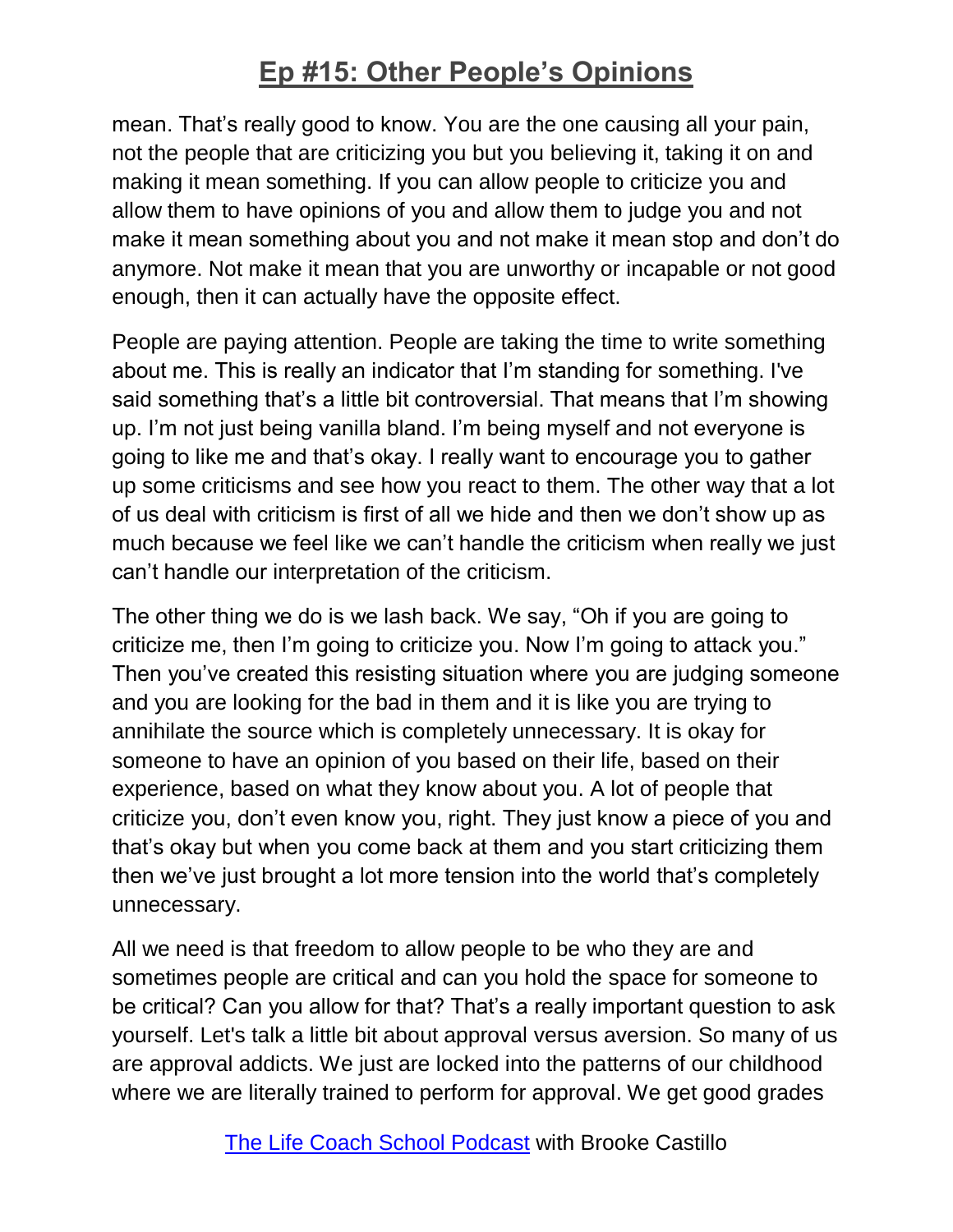and then we are approved of, we act politely for mommy and we get approval. We say please, we say thank you. We clean our plate. We clean our room. We get approval. We get locked into that pattern of taking action for approval.

Then as adults we don't even realize that that's overdoing. Let me just add, it is not always a negative thing to be motivated by approval. When it becomes a negative thing is when you don't get the approval and so often we don't because people aren't paying attention enough to approve of us. People are busy. They don't take the timeout. Often they are not paying close enough attention to us to give us approval so we become devastated by the lack of it. Then on the other hand, we have people who have aversion to what we were doing and that's what I think is kind of opposite of approval and that's completely devastating.

The lack of approval is devastating but then if someone is paying attention and they don't like what we've done we get the F on the paper, then that's when our grown adult life then we are devastated. Are you willing to live your life in a way where you are not seeking that approval anymore? Where you are not in that state of emotional childhood, where you are constantly looking for the A paper or the pat on the head. Can you also make room in your life for the aversion for the people who don't like what you do? It is really something to consider because that patterning can keep you hidden in your life because you don't want to show up, because you don't want to get any kind of … If you are not getting applause, if you are not getting approval, you don't want to show up.

You need that to keep going and the only approval that you really going to want and get is your own. That's the next step in our evolution into emotional adulthood is to figure what would it take to get my own approval and what would it take from me to get to that space where I can really feel approved by myself approving and then work towards to that because that you can always provide for yourself. Now the bottom line is we want people to like us because we want to feel like we are good, that's why we are seeking that approval. We were trained as children to believe we are good girls or good boys when we do it right, when we get the approval.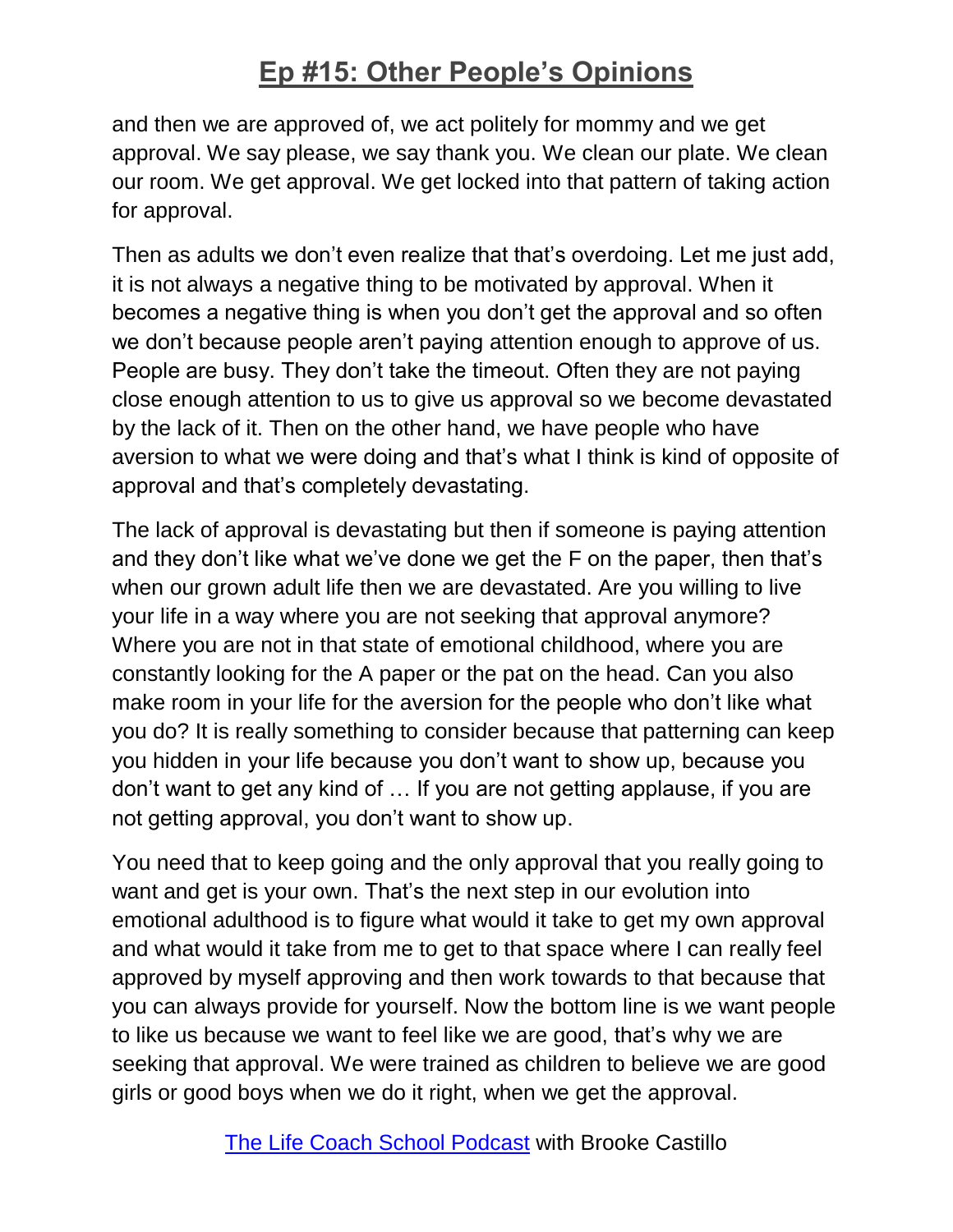It is really important to me that you don't beat yourself up over this stuff that you don't give yourself a hard time for wanting that approval from outside of yourself because it is a pattern that has been developed and has actually served you in many ways but it is important to recognize it because when you don't get the approval I see so many people when they don't get the approval they just stop taking action. That is going to keep you from showing up as the best version of yourself because if you are only going to do stuff where you can get approval, you are going to end up doing a lot of stuff you don't even want to do only to get approval from somebody else.

If you really think about what would it take to get my own approval, what would I be so proud of myself for doing? What do I approve of in my own life? That can get your juices flowing. If you have your own approval and you can also make room in your life for other people not to like you and recognize that the reason you want them to like you is because you make that mean something about yourself and that you can make that mean something about yourself even without them liking you. For example if somebody likes you and you think, "Oh gosh I must be great" or someone approves of you "I must be doing this right."

If that's what you are depending on when you are doing your work in the world, you are going to first of all like I said be acting all crazy because you are going to want to be doing a dog and pony shirt or try and get everyone's attention first of all and then to get their approval but if you decide for yourself like "I'm going to like me. I'm going to figure out what I approve of and then I'm going to go out and do that and I'm going to keep doing that even when I don't get someone's approval. That's when the magic can happen." That's in your family life; that's in your relationships, that's in your professional life. That's how you evolve into the best version of yourself by actually owning that you are the only one that needs to give yourself approval. That is not someone else' job.

It is not someone else' job to like you and in fact if someone doesn't like you that's okay; that's their prerogative. You don't need to negotiate with them over what they like or don't like. I will tell you when you decide that that's how you are going to go into the world, one of the questions that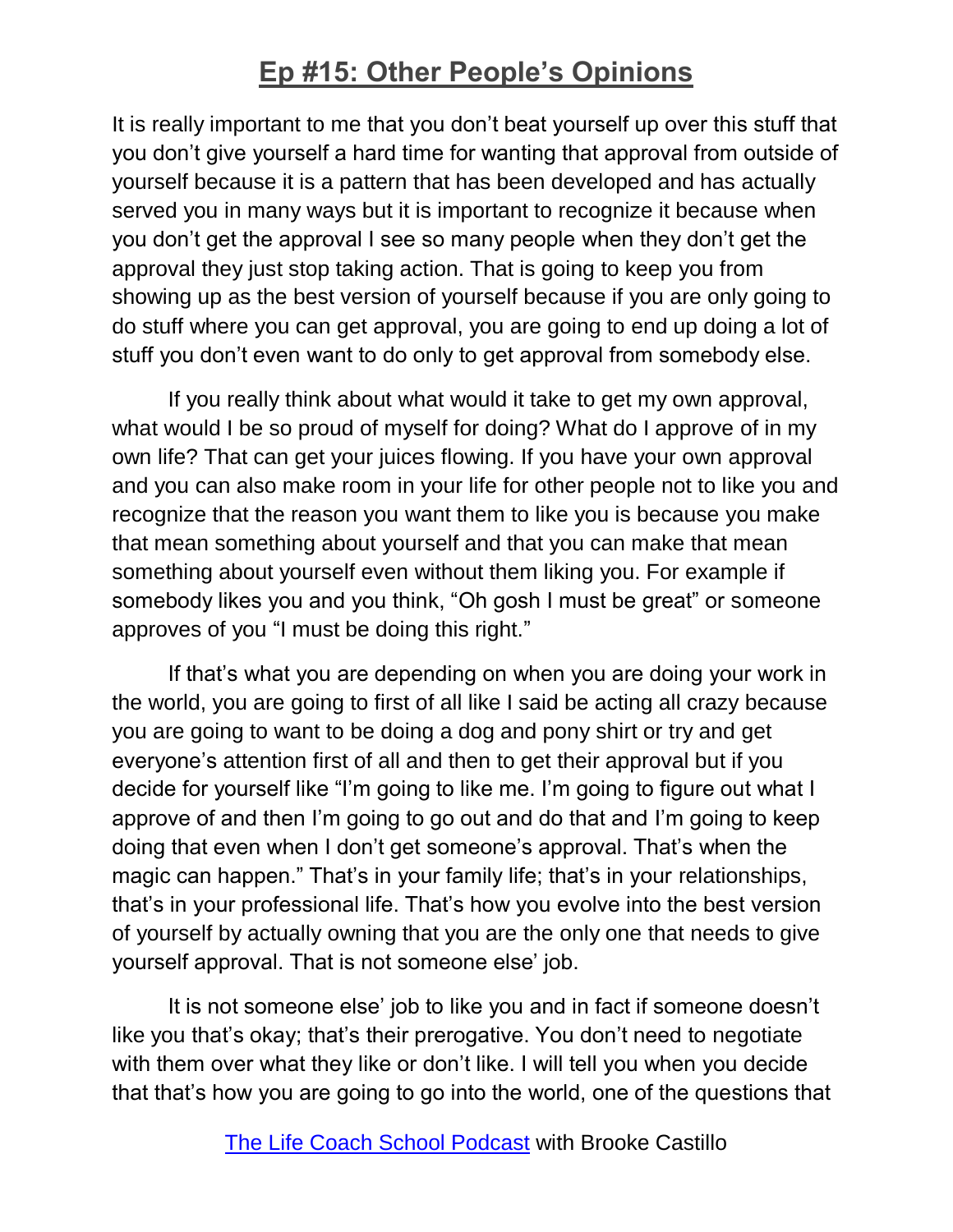I get a lot is "I don't care if people like me. I'm such going to be such a jerk all the time." I've seen this people. They just don't care about other people. They just go around and they just act obnoxious all the time. I say "Well if that's who you are really then maybe you are right but is that who you are really? Are you really obnoxious? Are you really mean? Are you really a jerk?"

What I have found is that people are like that when they are afraid of other people's opinions and so they just resist them and push them away and say they don't care but when you are not afraid of other people's opinions and you make room for them to like certain parts of you or all of you or not all of you, that's not how you act. You act in a more relaxed and welcoming and unconditional way. You don't show up and be obnoxious. Most of us are not obnoxious and bitchy and horrible in our natural state. If you think about who you are in your natural state that's not who you are. You start acting like that, when you are trying to manipulate people and control their opinion of you.

When you get frustrated they don't act the way you want them to. When you showing up yourself really it is like the best version of yourself is usually very loving, very king, very creative, and very dynamic. I want to say that I think that the most important quality when it comes to allowing other people to judge you and allowing other people not to like you and to being unconditionally accepting of other people's opinions, it is courage to be continue to be yourself. To continue to show up with confidence when it comes to being who you are and I don't care what you think of me. It is not like that. It is I get it and here is the last piece of this that will blow your mind a little bit maybe.

When people don't like you it has nothing to do with you but also when they do like you, when they do approve of you and they do think you are amazing, it also has nothing to do with you. It has to do with them. That's where you can keep that even confidence with yourself. When I get an email from someone that says, "You've changed my life. You are the most amazing thing. I've read your books. I've listened to your podcasts. I've read your blogs. You are the most amazing thing. You are so great." I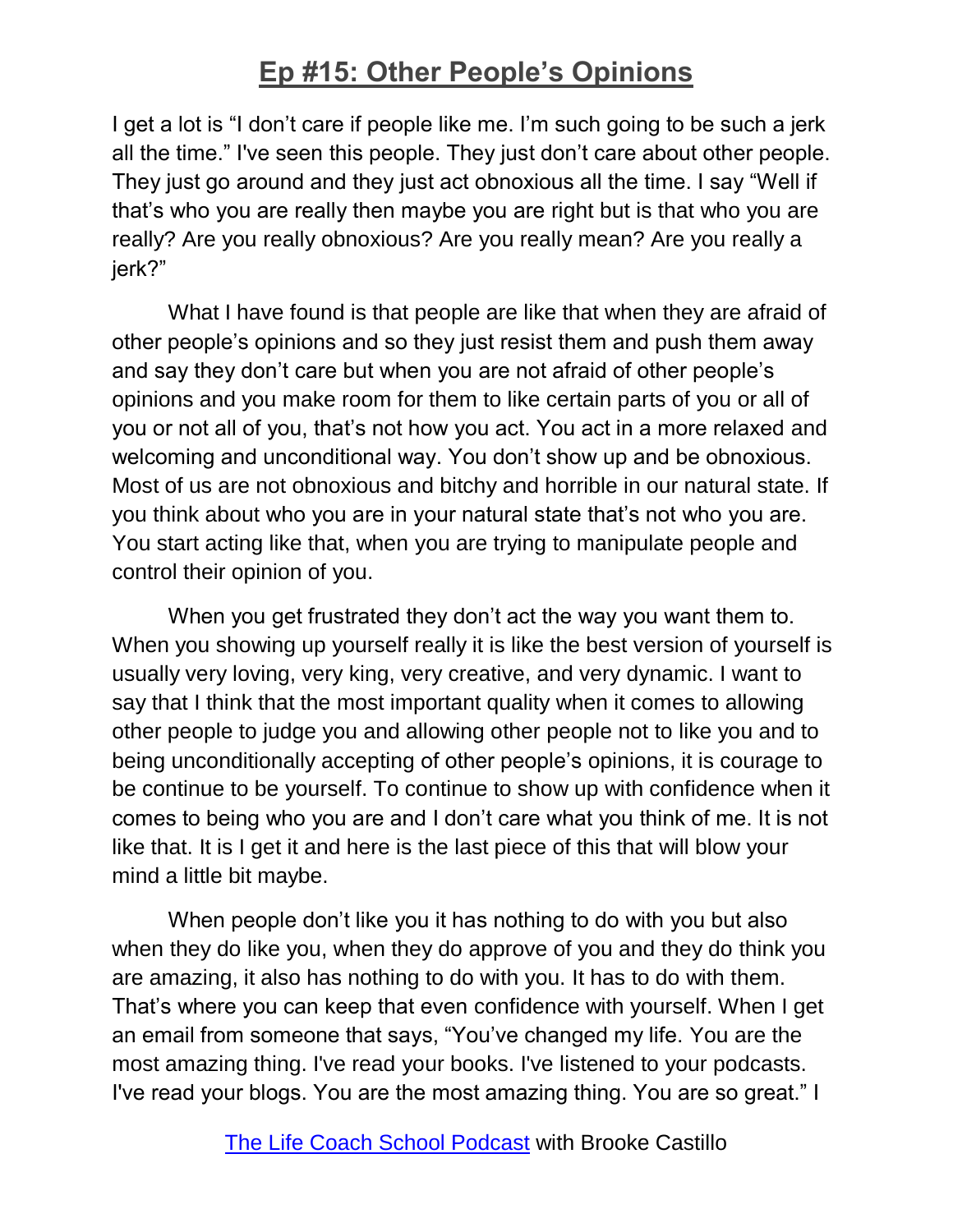do get emails like that. I know that it is not about me. I really do know that. I know that they saw something or heard something that ignited something in them.

Their opinion of me isn't about me. It is about them and I can still celebrate it and I think it's wonderful for them but I know that it's not about me. When I get an email or someone doesn't like what I do and they don't what I said and they are mad about it and they have a different opinion. I also know that that has nothing to do with me. It has to do with them. I can still have compassion and understanding and see where they are coming from and here there are criticism and maybe take some of it on and apply it as really good constructive feedback. I can use that to improve me but I also know that other people's opinions have nothing to do with me, good or Bad and that's when you find the freedom because when you don't need their approval or you don't take it on as something that you need and want to continue, you are free from it.

When you don't take on their criticism as something that you need, something that you don't want or that you have an aversion to then you can set yourself free. All you have to do in order to do that is show up, be yourself and repeat. Let other be who they are. Let other people change their mind about you, let them have their opinion about you, set them free to do as they will in their minds with you and notice how your life will change. I would love to hear how you can apply this to your life and any struggles that you are having with doing this in the comments at lifecoachschool.com/15.

I also want to tell you about a new product that I have released. It is called how to solve any problem? It really does work on any problem and I spend a lot of time creating it for you. It is a wonderful product. I would love for you to check it out. You can go to the lifecoachschool.com, how to solve any problem and check that out as well. Let me know what you think. I hope you all have a wonderful week. I will talk to you next week. Bye bye.